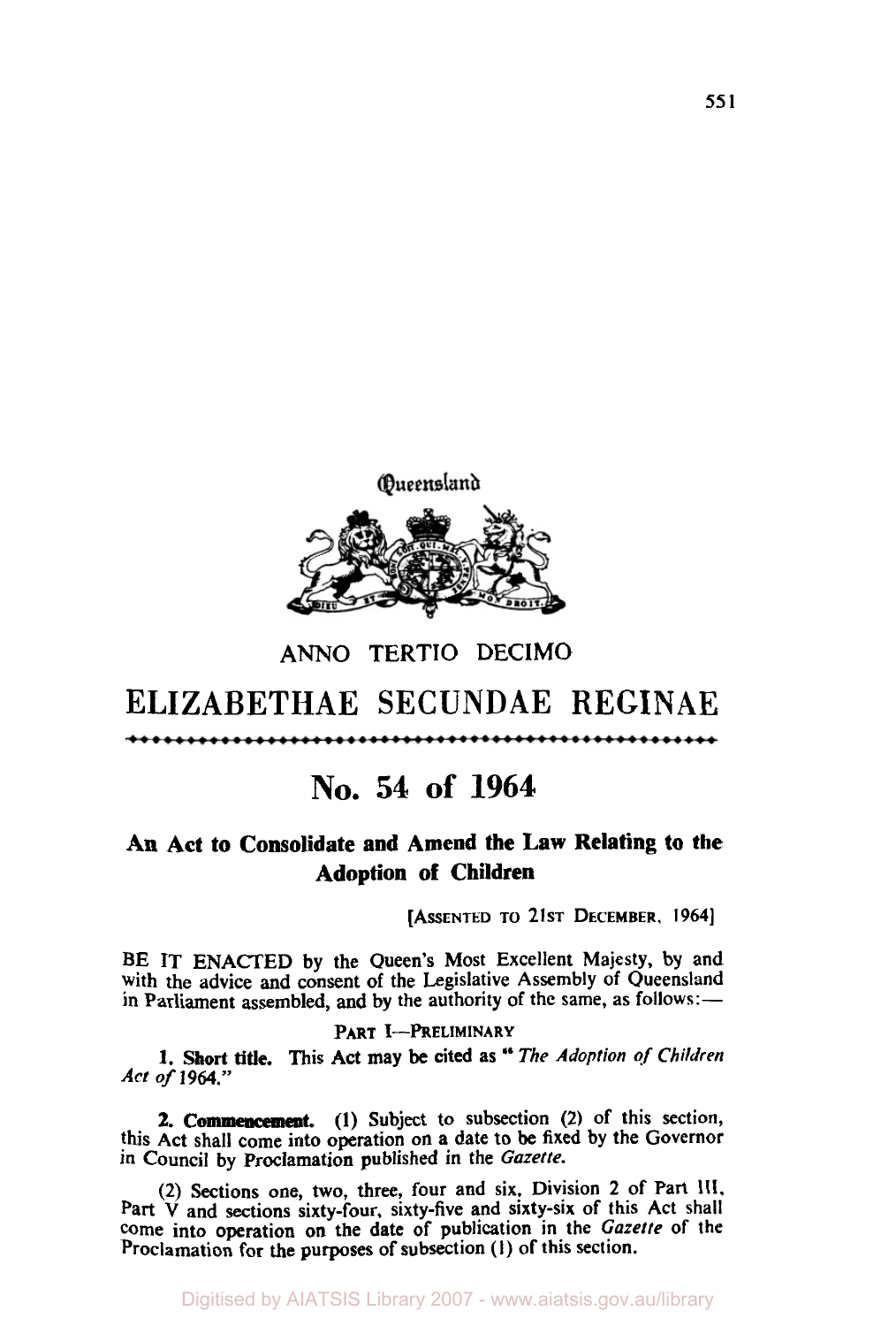**3. Parts.** This Act is divided into Parts and Divisions, as follows:- PART I-PRELIMINARY (ss. 1-6); PART II-JURISDICTION (ss. 7-9); PART III--ADOPTIONS UNDER THIS ACT; *Division 1-General* (ss. 10-16); *Division 2-Adoption List (ss.* **17-18);**  *Division 3-Consents to Adoptions (ss.* **19-27)** ; *Division 4-Effect of Adoption Orders* **(ss. 28-32);**  *Division 5-Interim Orders* **(ss.** *33-35)* ; PART IV-RECOGNITION *OF* ADOPTIONS **(ss.** *36-39)* ; PART V---OFFENCES (ss. 40-53); and PART VI-MISCELLANEOUS (ss. 54-66).

THE SCHEDULE.

**4. Severability.** This Act including every Proclamation, Order in Council and regulation hereunder shall be read and construed so as not to exceed the legislative power of the State to the intent that where any enactment hereof or provision of any Proclamation, Order in Council **or** regulation hereunder would but for this section have been construed as being in excess of that power, it shall nevertheless be a valid enactment or provision to the extent to which it is not in excess of that power.

**5. Repeals and Savings. (1)** The Acts and enactments set out in the Schedule to this Act are hereby repealed to the extent indicated in the third column of that Schedule:

third column of that Schedule:<br>
Provided that, but without limiting the operation of "The Acts<br> *Interpretation Acts*, 1954 *to* 1962 "-

- *(a)* All hooks, registers and records kept and maintained under the repealed Acts shall be deemed to be so kept and maintained under this Act, and all entries therein shall be deemed to have been made under this Act;
- *(b)* All certificates and certified copies of and certified extracts from entries in any register kept and maintained under the repealed Acts and issued under the repealed Acts shall be valid and effectual as if issued under this Act;
- *(c)* Every adoption order made under the repealed Acts and in force immediately prior to the commencement of this Act shall continue in force and shall, subject to this Act, be valid and effectual as if made under this Act and may be discharged in accordance with this Act;
- (d) Every interim order of adoption made under the repealed Acts and in force immediately prior to the commencement of this Act shall continue in force and shall, subject to this Act, be valid and effectual as if made under this Act until it expires by effluxion of time or is discharged or otherwise determined under this Act;
- *(e)* Every application for an order for the adoption of a child under the repealed Acts that was pending immediately **prior**  to the commencement of this Act may be continued and dealt with, and proceedings incidental to such an application may be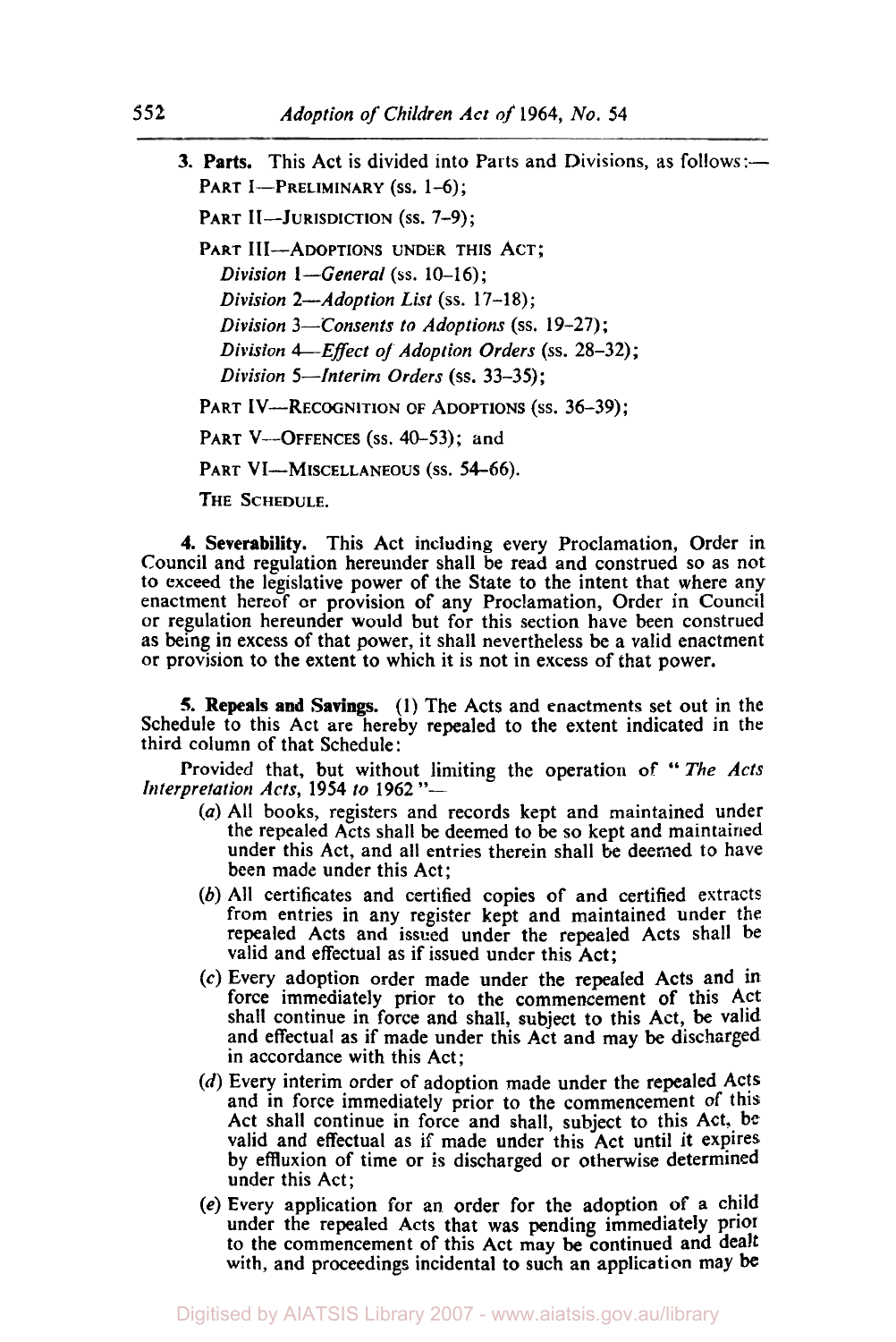-.

instituted, continued and dealt with, under the provisions of the repealed Acts as if this Act had not come into operation, but an adoption order made pursuant to this paragraph shall have effect as if made under this Act.

(2) A consent in writing to the adoption of a child by a person or persons given by **a** person before the commencement of this Act in accordance with the repealed Acts shall, for the purposes of proceedings under this Act for the adoption of the child by the person or persons specified in the consent, be deemed to be a sufficient consent of the person giving the consent.

(3) Subject to subsection **(4)** of this section, the provisions **of**  sections twenty-eight and twenty-nine (other than subsection **(4))** of this Act apply in relation to an adoption order made under the repealed Acts as if this Act had been in force when the order was made and the order had been made under this Act.

**(4)** In relation to a disposition of property by will or otherwise by a person who, or by persons any of whom, died before the commencement **of** this Act, an adoption order referred to in subsection (3) of this section has the same effect as if the repealed Acts had not been repealed.

**6. Interpretation.** Without limiting the operation of " *The Acts Interpretation Acts,* **1954** *to* **1962,"** in this Act, unless the context otherwise indicates, the following terms have the meanings **set** against them respectively, that is to say:-

- " Adopted Children Register "--The Adopted Children Register made and kept by the Registrar-General under the repealed Acts and continued by and kept under this Act;
- " Adoption list "-The list kept by the Director under section seventeen of this Act;
- " Adoption order "-An order for the adoption of a child under this Act; where applicable the term includes an order for the adoption of a child under the repealed Acts;
- " Child "-A person who has not attained the age of twenty-one years, or a person who has attained that age in respect **of**  whom an adoption order is sought or has been made;
- " Commonwealth "-The Commonwealth of Australia;
- " Director "-The Director of the State Children Department under " *The State Children Acts,* **191 1** *to* **<sup>1955</sup>**"; the term includes the Deputy Director of the State Children Department when, pursuant to those Acts, exercising any power, authority or function, or performing any duty conferred or imposed by those Acts on the Director;
- " Disposition of property " includes the grant **or** exercise of a power of appointment in respect of property;
- " Father ", in relation to a child who is illegitimate-the putative father;
- " General consent "-A consent referred to in subsection **(1)** of section twenty of this Act; where applicable the term includes a consent of a similar nature for the adoption of a child given under the repealed Acts;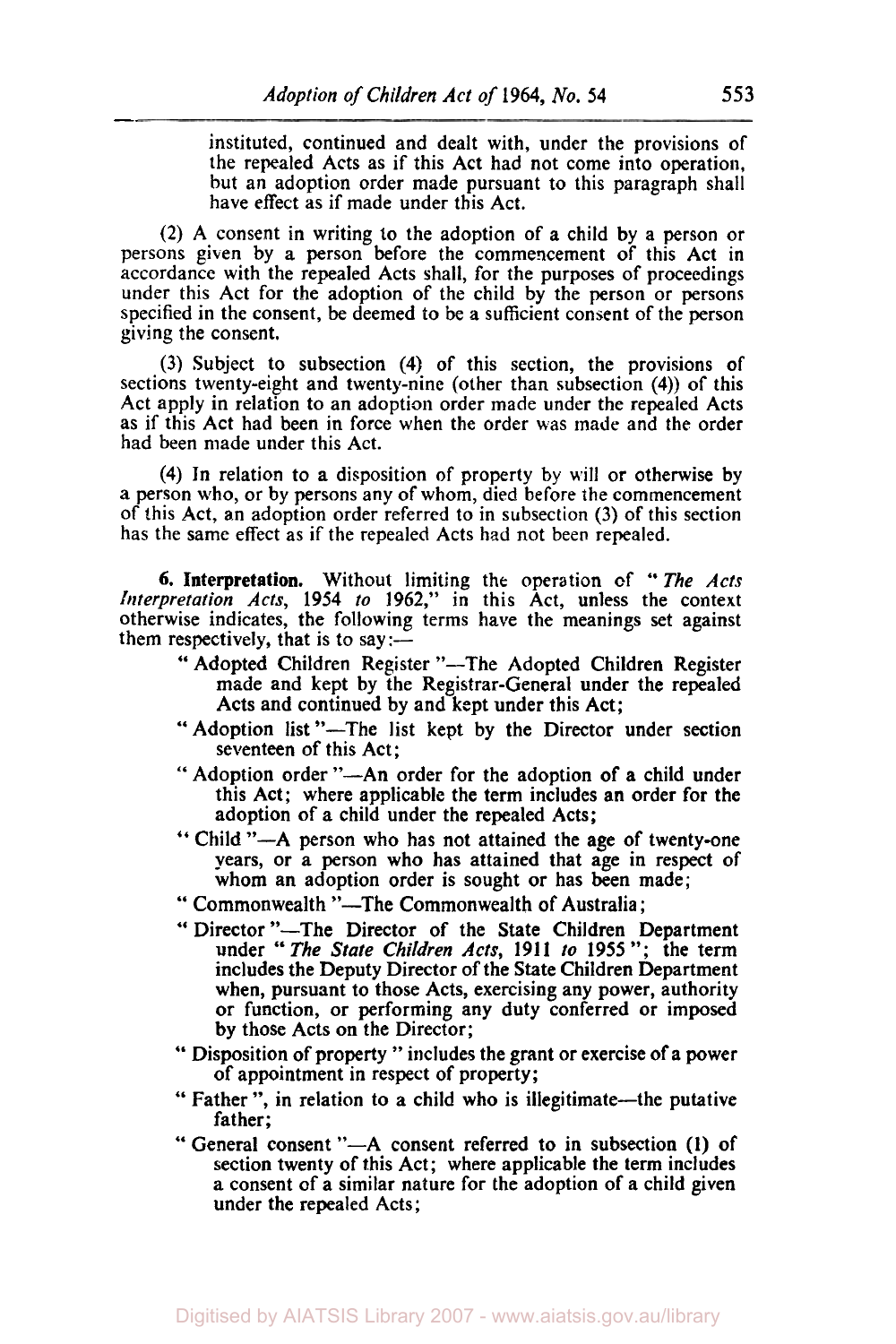- " Guardian ", in relation to a child includes-
	- *(a)* a person having the custody of the child pursuant to an order of a court made under a law of the Commonwealth or of a State or Territory of the Commonwealth;
	- (h) a person who is or is deemed to be the guardian of the child, to the exclusion of, or in addition to, any parent or other guardian, under a law of the Commonwealth or of a State or Territory of the Commonwealth;
- '' Interim order "-An interim order under Division *5* of Part III of this Act; where applicable the term includes an interim order of adoption made under the repealed Acts and continued under this Act;
- " Minister "-The Minister for Labour and Industry or other Minister of the Crown for the time being charged with the administration of this Act;
- " Registrar-General "-The Registrar-General under "The *Registration of Births, Deaths and Marriages Act of* **1962";**  the term includes the Deputy Registrar-General under that Act;
- " Registrar of the Supreme Court "-The Registrar of the Supreme Court under " *The Supreme Court Act of* **1867** "; where applicable the term includes the Registrar of the Central Court and the Registrar of the Northern Court under " *The Supreme Court Act of* **1895** ";
- " Relative ", in relation to a child-A grandparent, brother, sister, uncle or aunt of the child, whether the relationship is of the whole blood or half blood or by affinity, and notwithstanding that the relationship is traced through, or to, an illegitimate person or depends upon the adoption of any person;
- " Supreme Court " or " the Court "-The Supreme Court of Queensland or a Judge thereof; where applicable the term includes the Central Court and the Northern Court or a Judge thereof;
- " The commencement of this Act "-The commencement of the provisions of this Act other than the provisions specified in subsection **(2)** of section two of this Act;
- "The repealed Acts "-The Acts and enactments repealed by subsection **(1)** of section five of this Act, or any of them;
- '' Territory of the Commonwealth " includes any Territory under the trusteeship of the Commonwealth.

#### **PART II-JURISDICTION**

**7. Adoption by order of the Director. (1)** Upon an application made as prescribed by any person or persons desirous of being authorised to adopt a child, the Director may, in accordance with this Act, make an order (in this Act referred to as an '' adoption order ") authorising the applicant or applicants **to** adopt the child.

**(2)** A person or persons so authorised to adopt a child and a child so authorised to be adopted are in this Act referred to as an " adopter '' **or** the '' adopters ", and an " adopted child " respectively.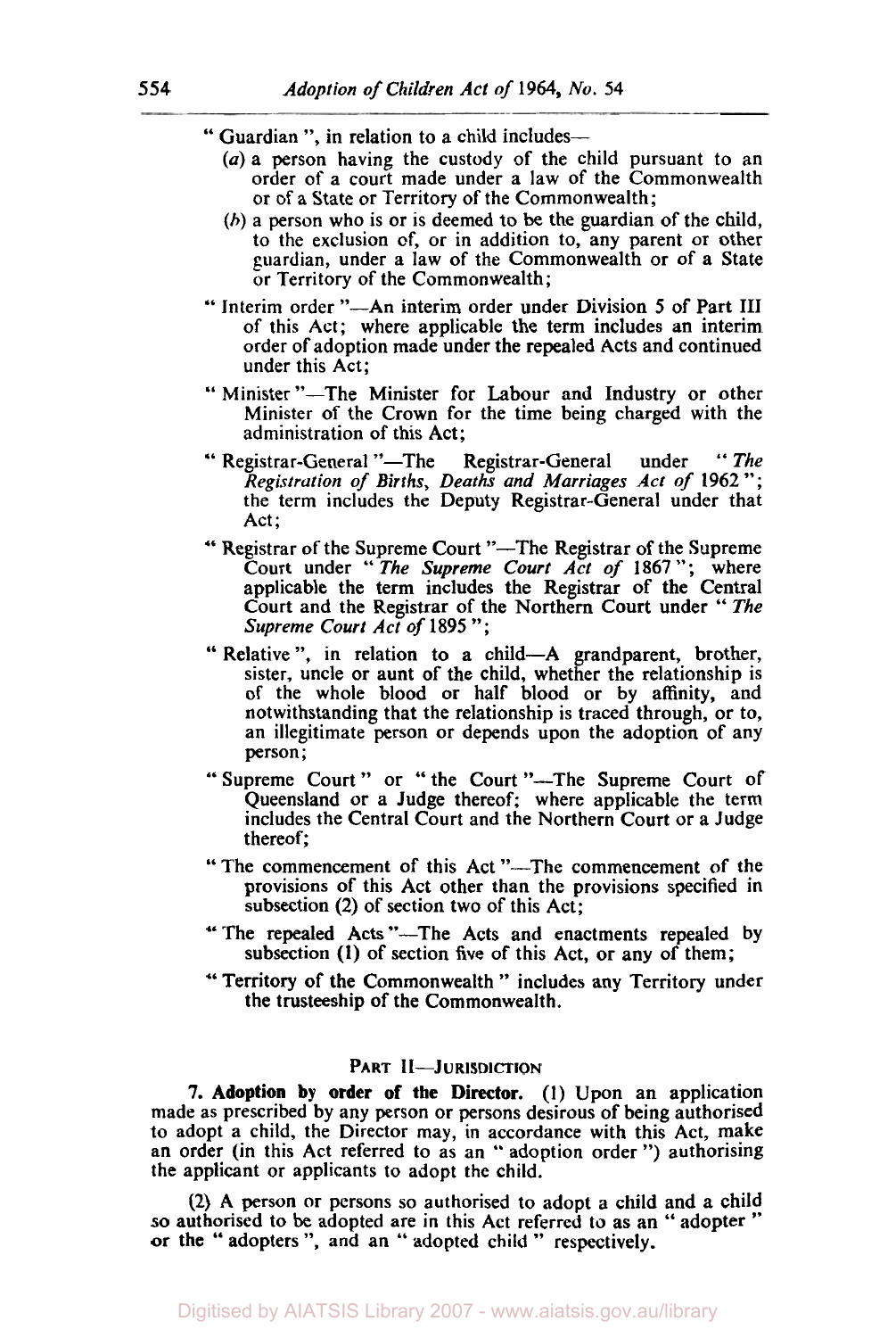**8. Cases in which adoption orders may be made. (1)** The Director shall not make an order for the adoption of a child unless, at the time of the making of the order--

- (a) the applicant, or (in the case of joint applicants) each of the applicants, is resident or domiciled in Queensland; and
- (b) the child is present in Oueensland.

(2) For the purposes of subsection **(1)** of this section, where the Director is satisfied that an applicant was resident or domiciled in Queensland, or that the child was present in Queensland, on a date within twenty-one days before the date of the making of the order, he **may,** in the absence of information to the contrary, presume that the applicant is resident or domiciled in Queensland, or that the child is present in Queensland, as the case may be, at the time of the making of the order.

**9. Rules of private international law not to apply.** The power **of** the Director to make an adoption order is not dependent on any fact or circumstance not expressly specified in this Act.

#### **PART III--ADOPTIONS UNDER THIS ACT**

#### *Division* **1-** *General*

**10. Welfare and interests of child to be paramount.** For all purposes of this Part, the welfare and interests of the child concerned shall **he**  regarded as the paramount consideration.

**11. Who may be adopted. (1)** Subject to this Act, the Director may make an order for the adoption of a person who-

- *(a)* had not attained the age of twenty-one years before the date on which the application was made; or
- (b) has been brought up, maintained and educated by the applicant or applicants, or by the applicant and a deceased spouse of the applicant, as his or their child under a *de facto* adoption.

(2) The Director shall not make an order for the adoption of a person who is, or has been, married.

(3) An order may be made under this Act for the adoption of a child notwithstanding that the child has, whether before or after the commencement of this Act, and whether in Queensland or elsewhere, previously **been** adopted.

**12. Persons in whose favour adoption orders may be** made. **(1)** Except as provided by subsection **(2)** of this section an adoption order shall not be made otherwise than in favour of **a** husband and wife jointly.

**(2)** Subject to subsection (3) of this section, where the Director is satisfied that exceptional circumstances make it desirable so to do, he may make an adoption order in favour of one person.

(3) The Director shall not make an adoption order in favour of one person if that **person** is married and is not living separately and apart from his or her spouse.

**(4)** The Director may make an adoption order in favour of a husband and wife jointly notwithstanding that one of them is a natural parent of the child.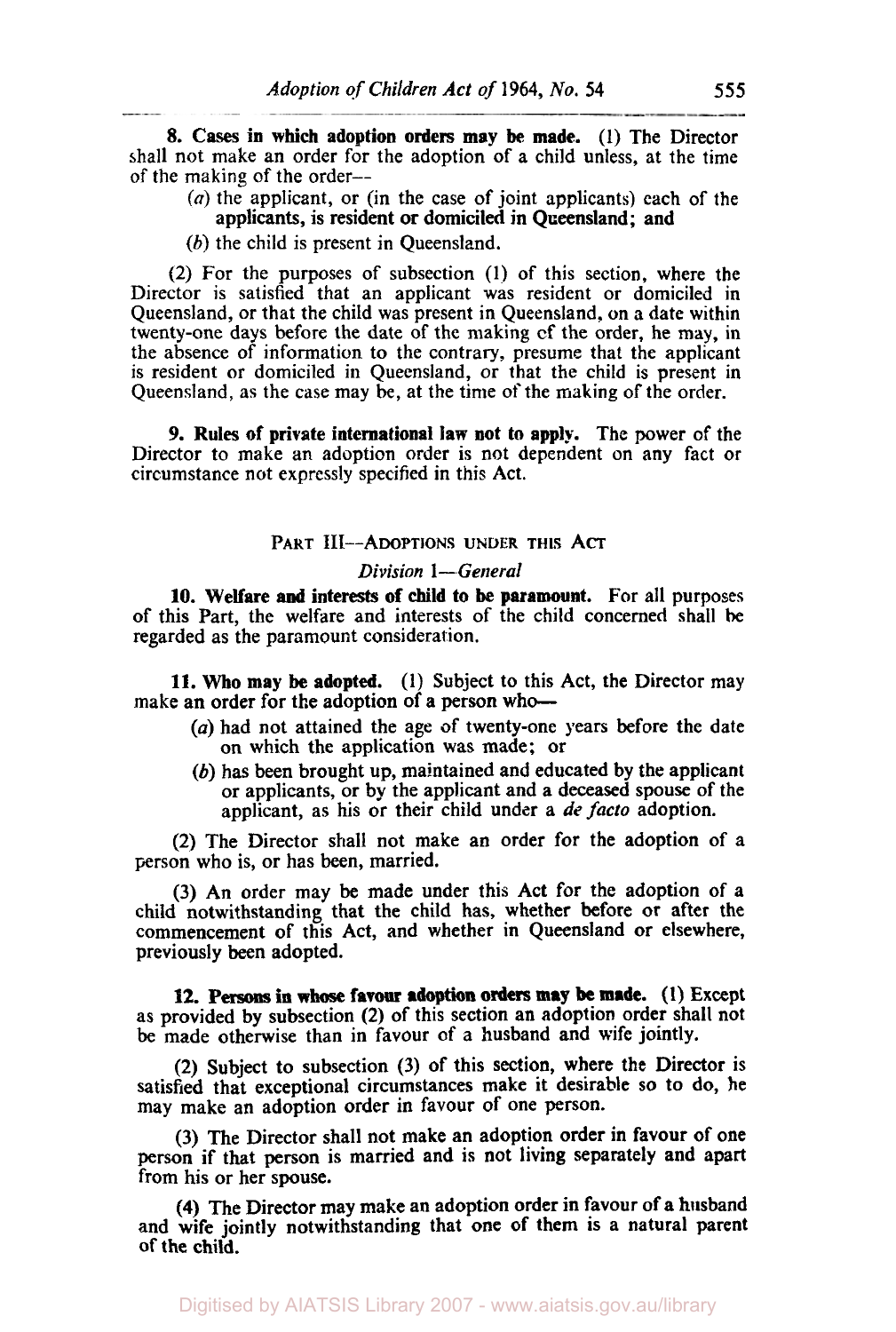**13. Age of adopters.** The Director shall not make an order for the adoption of a child in favour of a person who or persons either of whom-

- *(a)* has not attained the age of twenty-one years; or
- (b) being a male person, is less than eighteen years older than the child, or, being a female person, is less than sixteen years older than the child,

unless the applicant, or at least one of the applicants, is a natural parent of the child or the Director considers that there are exceptional circumstances that justify making the adoption order.

**14. Director to be satisfied as to certain matters.** (I) The Director shall not make an order for the adoption of a child unless he is satisfied  $that-$ 

- $(a)$  the applicant, or (in the case of joint applicants) each of the applicants, is of good repute and is a fit and proper person to fulfil the responsibilities of a parent of a child;
- (b) the applicant, or (in the case of joint applicants) each of the applicants, is a suitable person to adopt that child, having regard to all relevant matters, including the age, physical appearance, state of health, education (if any) and religious upbringing or convictions (if any) of the child and of the applicant or applicants, and any wishes that have been expressed by a parent or guardian of the child, in an instrument of consent to the adoption of the child, with respect to the religious upbringing of the child; and
- *(c)* the welfare and interests of the child will be promoted by the adoption.

(2) Subsection (1) of this section does not apply in relation to an order, in accordance with subsection (1) of section eleven of this Act, for the adoption of a child who has attained the age of twenty-one years before the date of the making of the order, but the Director shall not make an adoption order in such a case unless he is satisfied that-

- (a) the applicants are of good repute; and
- (b) exceptional circumstances make it desirable that the child should be adopted.

**15. Notice of intention to make adoption order.** The Director, before making an order for the adoption of a child, may give notice of his intention to make the order-

- **(a)** to any person (not being a person whose consent to the adoption of the child is required under section nineteen of this Act) with whom the child resides or who has the care or custody of the child; and
- (b) where it appears to the Director to be desirable so to do, to any other person.

**16. Discharge of adoption orders. (1)** The Director may apply **to**  the Supreme Court for an order discharging an order for the adoption of a child made under this Act or under the repealed Acts, and the Court may make such an order if it is satisfied that- $\hat{-}$ 

*(a)* the child has not attained the age of twenty-one years; and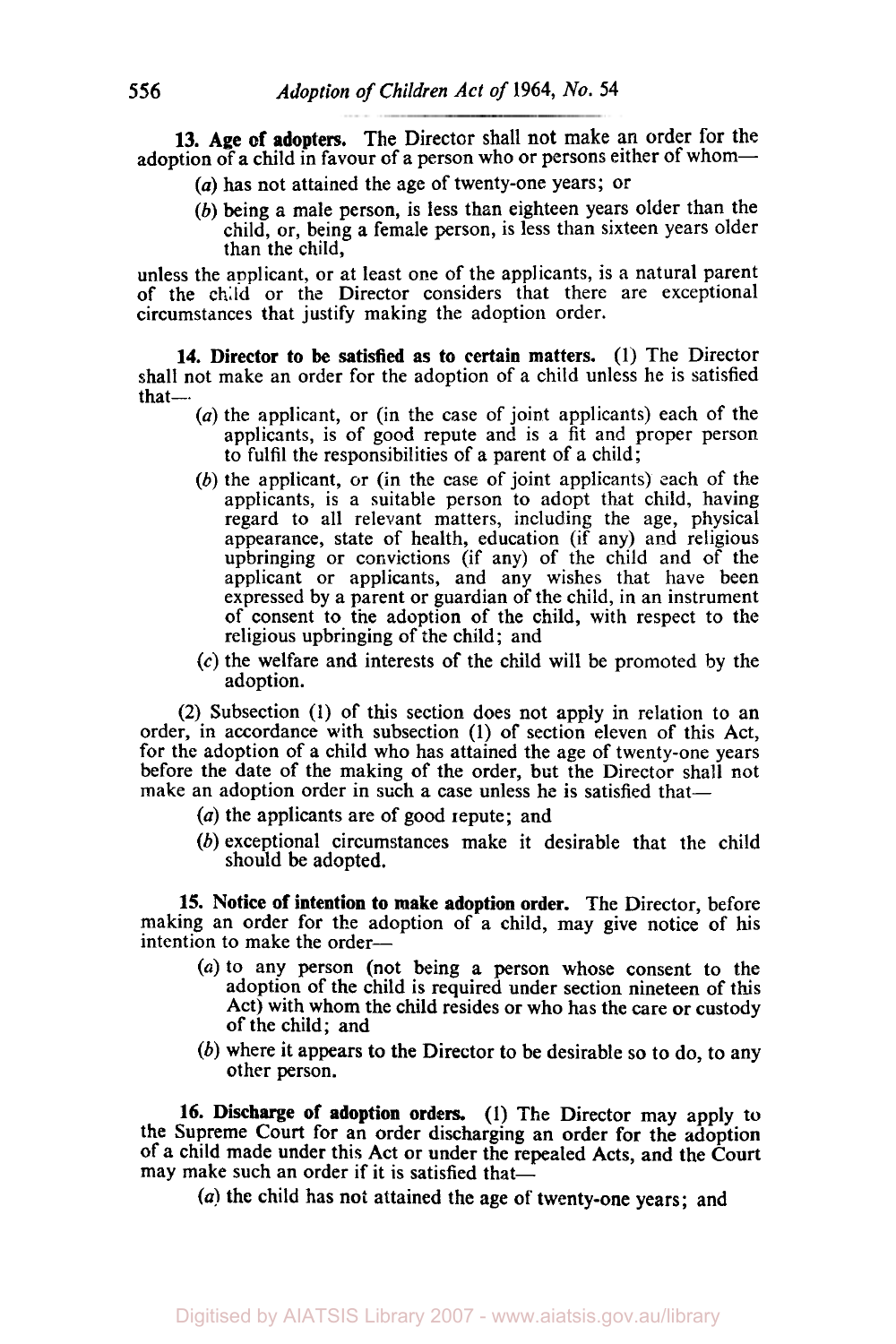Adoption (b) the adoption order, or any consent for the purposes **of** the adoption order, was obtained by fraud, duress or other improper means, or that there is some other exceptional reason why, subject to the welfare and interests of the child, the adoption order should be discharged.

(2) The **Court** shall not make an order under this section if it appears to the Court that the making of the order would be prejudicial to the welfare and interests of the child.

(3) Where the Court makes an order discharging an adoption order that was made in reliance upon a general consent given under this Act or under the repealed Acts, then, unless the Court otherwise orders, the general consent remains in operation for the purposes of a further application for the adoption of the child.

**(4)** Where the Court makes an order under this section, it may, at the same time or subsequently, make such consequential or ancillary orders as it thinks necessary in the interests of justice or the welfare and interests of the child, including orders relating to-

- *(a)* the name of the child;
- (b) the ownership of property;
- *(c)* the custody or guardianship of the child; or
- (d) the domicile (including the domicile of origin) of the child.

*(5)* Upon the making of an order under this section discharging an order for the adoption of a child, but subject to any order made under subsection **(4)** of this section and to subsection (2) of section twenty-eight of this Act, the rights, privileges, duties, liabilities and relationships of the child and of all other persons shall be the same as if the adoption order had not been made, but without prejudice to-

*(a)* anything lawfully done;

(b) the consequences of anything unlawfully done; or

*(c)* any right or interest that became vested in any **person,**  whilst the adoption order was in force.

#### *Division 2-Adoption List*

**17.** Adoption List. (1) The Director shall, in accordance with this section, keep a list of the names **of** married couples resident or domiciled in Queensland who wish to adopt children and who have applied to have their names included in the list, being persons whom he considers to be fit and proper persons to adopt children.

- **(2)** The Director shall-
	- (a) keep the adoption list in a form that indicates the order in which the applications by virtue of which names were included in the list were received by him; and
	- (b) keep, in connection with the adoption list, such particulars as he thinks necessary of each married couple whose names are included in the list and of the description of child that they wish to adopt.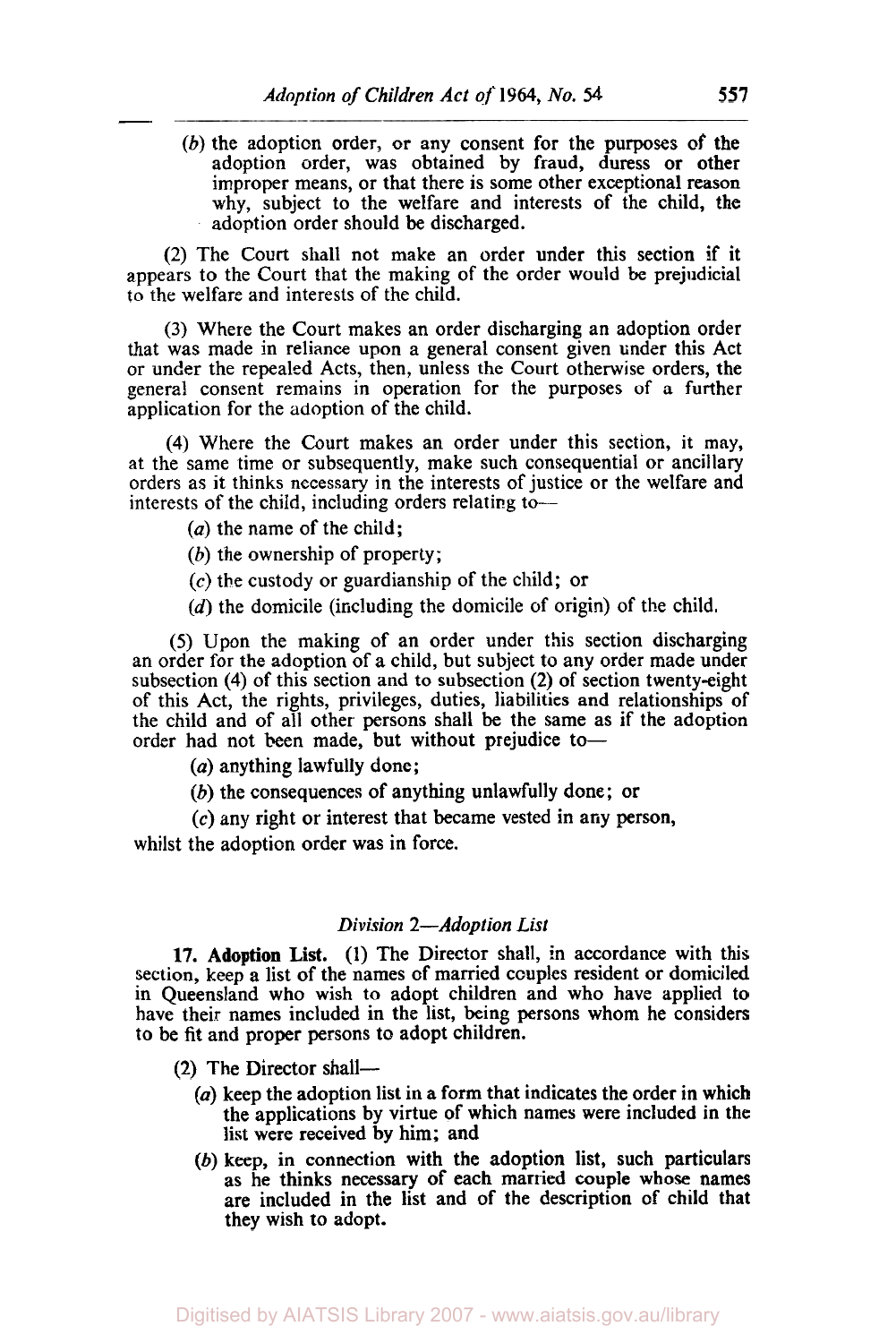(3) The Director shall, in such manner as he thinks appropriate. incorporate in the adoption list kept under this Division the list or record that was kept before the commencement of this Division of the names of married couples wishing to adopt children and regarded as fit and proper persons to do so.

**(4)** Where the Director is satisfied that any persons applying to have their names included in the adoption list kept by him are persons whose names are, or were within one month before the date of the application. included in a similar adoption list kept by an officer of another State or of a Territory of the Commonwealth, the Director may treat the application as having been received by him on the date certified in writing by that officer to be the date on which the application by virtue of which the names were included in the list kept by that officer was received, or was treated as having been received, by that officer.

18. Director to have regard to adoption list. In making arrangements with a view to the adoption of a child and, in particular, in determining the person or persons whose application for an adoption order he will approve in the case of a child in respect of whom a general consent has been given under this Act or under the repealed Acts, the Director shall. without prejudice to his duty to consider all other relevant matters, have regard to the adoption list and to the order in which the persons whose names are **on the** adoption list made application for the inclusion of their names on that list.

#### *Division 3-Consents to Adoptions*

*19.* Consents of parents and guardians required to adoptions. (I) Subject to this Division, the Director shall not make an order for the adoption of a child unless consent (not being a consent that has been revoked) to the adoption has been given by the appropriate person or persons ascertained in accordance with the succeeding provisions of this section, or the Director is satisfied that there is no such appropriate person.

(2) In the case of a legitimate child who has not previously been adopted, the appropriate persons are every person who is a parent or guardian of the child.

**(3)** In the case of an illegitimate child who has not previously been adopted, the appropriate person is every person who is the mother or guardian of the child.

**(4)** In the case of a child who has previously been adopted, the appropriate persons are every person **who** is an adoptive parent or guardian of the child.

(5) The consent of a person under this section is not required if that person is the applicant, or one of the applicants, for the adoption order.

(6) This section does not apply in the case of a child who has attained the age of twenty-one years before the making of the adoption order.

**(7)** Notwithstanding section twenty-three of this Act, where the Director is, pursuant to '' The *State Children Acts,* **1911** *to* **1955,"** the guardian of the child, it shall not be necessary for the Director's consent to the adoption of the child **to** be evidenced **by** an instrument of consent.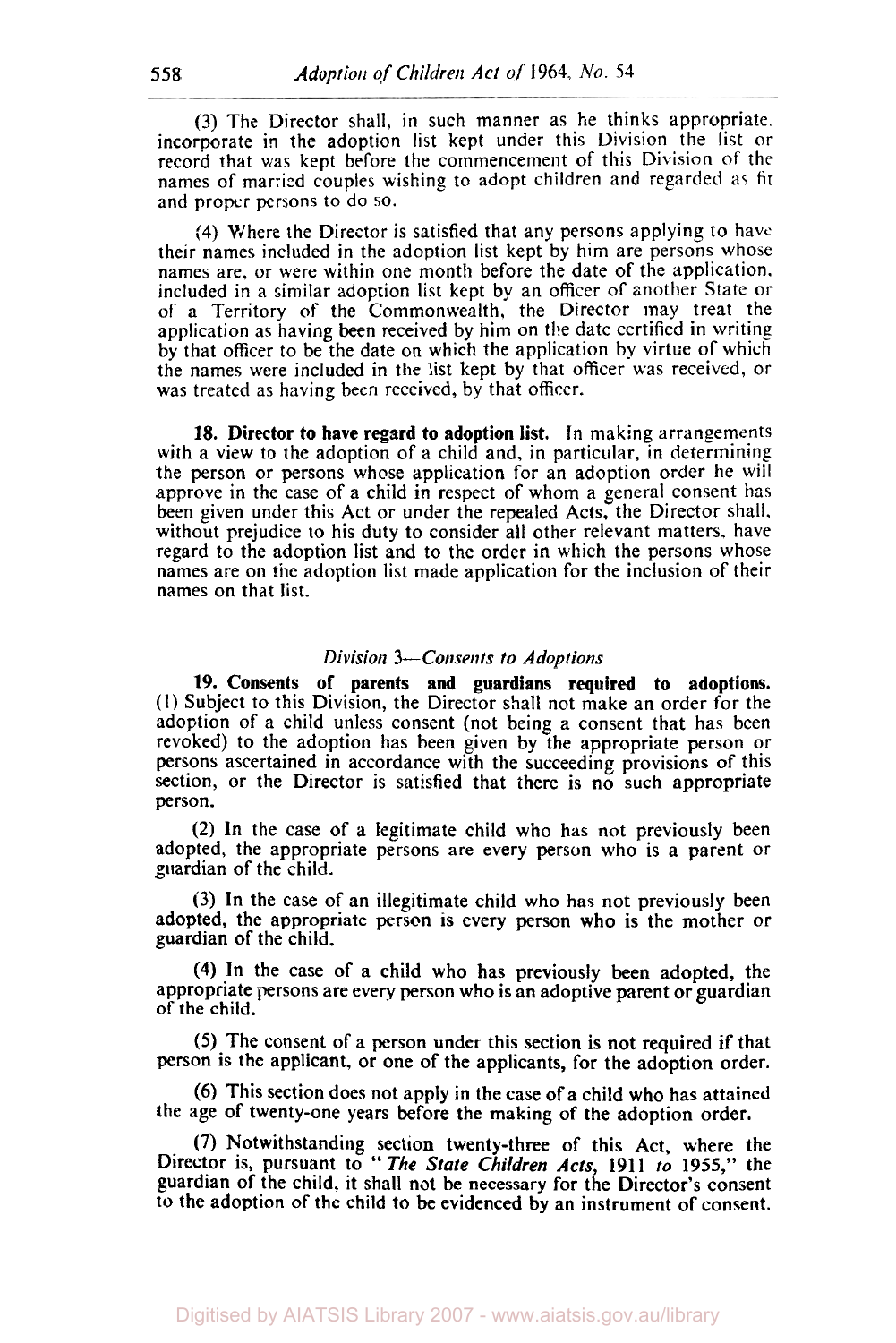**20.** Giving of **consents.** (1) Subject to this section a consent for the purposes of section nineteen of this Act shall be expressed **as** a consent to the adoption of the child by any person or persons whose application for an adoption order in respect of the child is approved by the Director, and every such consent shall be a valid consent notwithstanding that an application in respect *of* the adoption of the child has not been made or contemplated, or, if application has been so made, that the person giving the consent does not know the identity of the applicant or applicants.

(2) Where the applicant or (in the case of joint applicants) at least one of the applicants, is a relative of the child, a consent for the purposes of subsection (1) of this section may be a consent to the adoption of the child by the applicant or applicants only.

(3) Where a consent of the kind referred to in subsection **(1)** of this section has been relied on in an application for an adoption order, but the application has been refused by the Director, the consent remains in operation for the purposes of a further application for the adoption of the child.

#### **21.** Consents given under law of another State or of a Territory of the Commonwealth. Where-

- *(a)* a person whose consent to the adoption of a child is required by section nineteen of this Act has, in accordance with the law of another State or of a Territory of the Commonwealth, duly signed an instrument of consent to the adoption of the child by any person approved by or on behalf of the officer empowered in that other State or in that Territory to approve persons as fit and proper persons to adopt children;
- (b) that officer, or a person acting on his behalf, has, by writing under his hand, authorised the Director to make arrangements for the adoption of the child in Queensland; and
- *(c)* the consent evidenced by the instrument of consent has not been revoked in accordance with the law of that other State or of that Territory,

that instrument of consent shall, for the purposes of this Act, be deemed to be an instrument executed in accordance with this Division evidencing a subsisting consent, in accordance with subsection **(1)** of section nineteen of this Act, to the adoption of the child.

**22.** Revocation of consents. (1) A consent to the adoption of a child given for the purposes of this Act or the repealed Acts by a person other than the child may be revoked by notice in writing served on the Director before-

 $(a)$  the expiration of thirty days from the date on which the instrument of consent was signed; or

(b) the day on which an order for the adoption of the child is made, whichever is the earlier, but may not otherwise be revoked.

(2) Service of a notice on the Director under subsection **(1)** of this section shall be effected by delivering it to him personally or by sending it to him by registered post at such address as is prescribed.

**23.** Form of consents. (1) Subject to this section, a consent for the purposes of the preceding provisions of this Division shall be evidenced by an instrument of consent substantially in accordance with the prescribed form signed by the person giving the consent and attested as prescribed.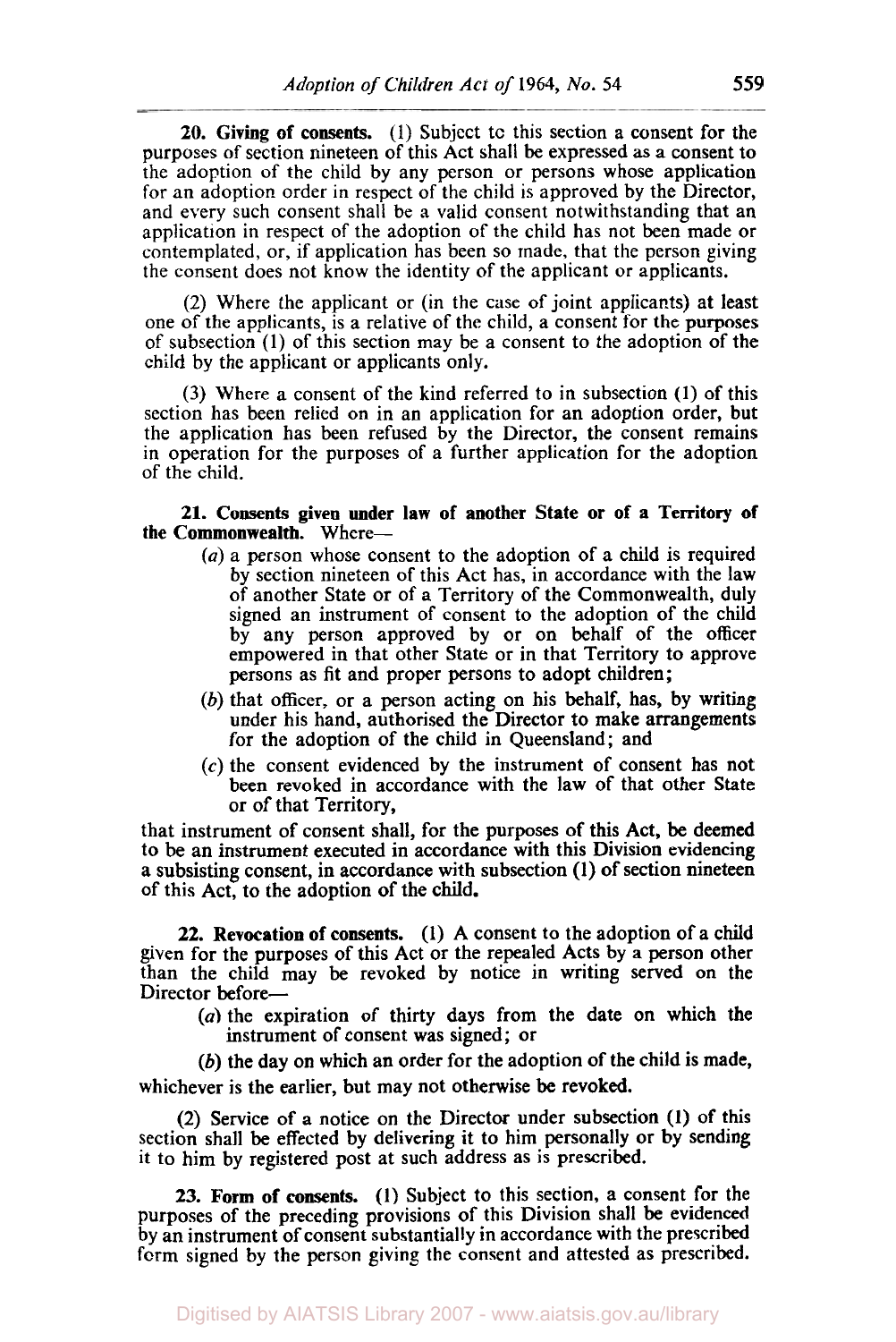(2) A consent referred to in subsection (2) of section twenty of this **Act** has no force or effect unless it is attested by the Director or a person authorised in writing by the Director to attest that consent or generally to attest such consents.

**24.** Defective **consents.** (1) The Director shall not make an adoption order in reliance on a consent given or purporting to have been given by a person (other than the child) if it appears to the Director that-

- *(a)* the consent was not given in accordance with this Act, or (where applicable) the repealed Acts;
- (b) the consent was obtained by fraud, duress, or other improper means;
- **(c)** the consent was revoked at a time when it had not become irrevocable ;
- (d) the instrument of consent has been altered in a material particular without authority;
- **(e)** the person giving or purporting to give the consent was not, on the date of the instrument of consent, in *a* fit condition to give the consent or did not understand the nature of the consent; or
- *(f)* in the case of the consent of a mother to the adoption of her child, the instrument of consent was signed before the birth of the child.

(2) The Director shall not make an adoption order in reliance on an instrument of consent signed by the mother of the child within five days after the birth of the child unless he is satisfied, on the certificate of a legally qualified medical practitioner or on other adequate evidence, that, at the time the instrument was signed, the mother was in a fit condition to give the consent.

(3) For the purposes of subsection **(2)** of this section, the Director, if satisfied that no legally qualified medical practitioner was readily available to certify as aforesaid, may be satisfied as to the fit condition of the mother to give the consent as required by that subsection upon the production to him of a Certificate of a person registered as a nurse under '' The Nurses *Act of* **1964,"** certifying that, at the time when the instrument of consent was signed by the mother of the child, the mother was in a fit condition to give the consent.

**25. Court ray** dispense with **consents. (1)** The Supreme Court may, on the application of the Director, by order, dispense with the consent of **a** person (other than the child) to the adoption of a child where the Court is satisfied-

*(a)* that the person cannot, after reasonable inquiry, **be** found; or

- *(b)* that the person is in such a physical or mental condition as not to be capable of properly considering the question whether he should give his consent; or
- *(c)* that the person has abandoned, deserted or persistently
- neglected or ill-treated the child; or  $(d)$  that the person has, for a period of not less than one year, failed, without reasonable cause, to discharge the obligations of a parent or guardian, as the case may be, of the child; or
- **(e)** that there are any other special circumstances by reason of which the consent may properly be dispensed with.